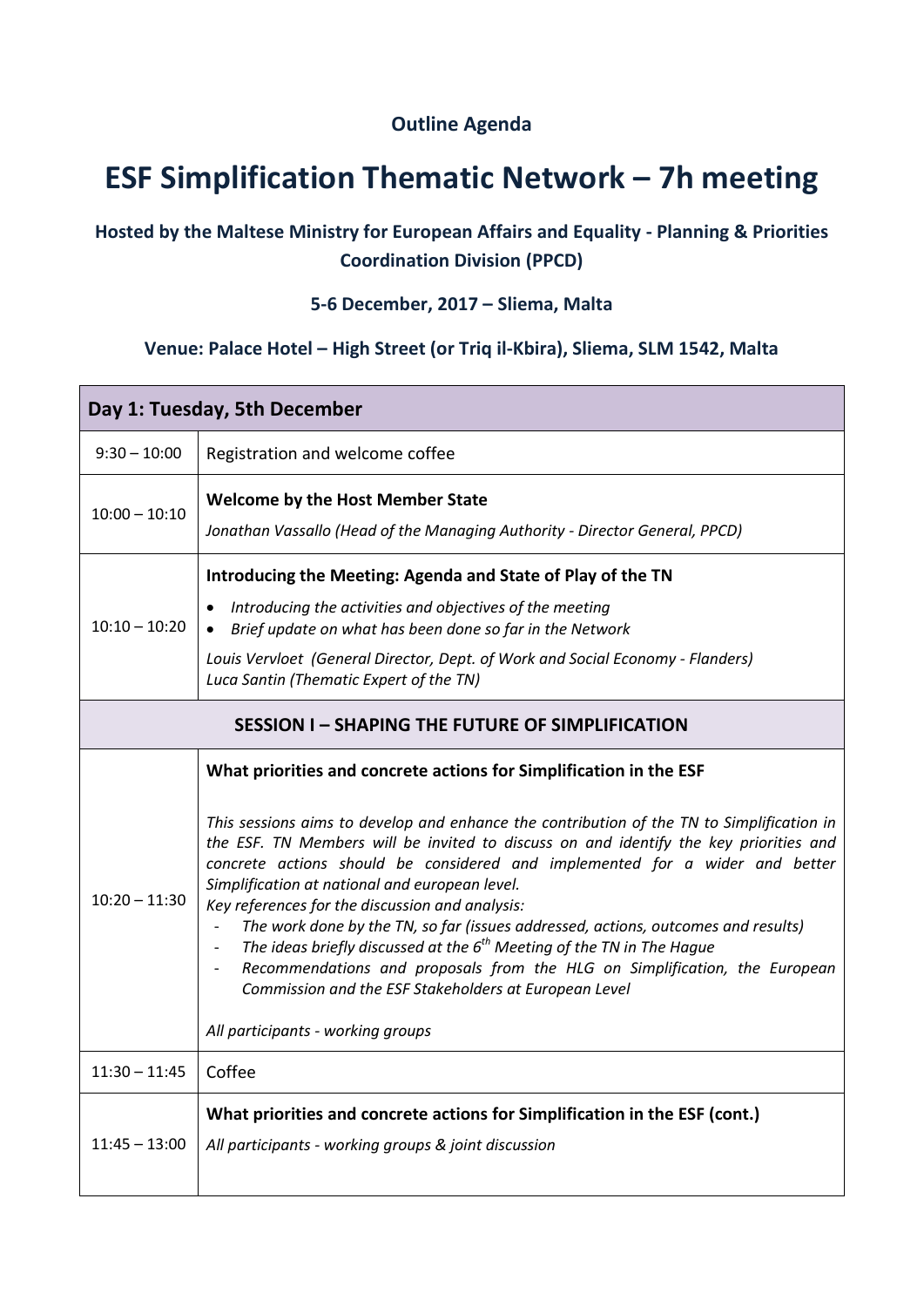| $13:00 - 14:00$                               | Sandwich lunch                                                                                                             |  |
|-----------------------------------------------|----------------------------------------------------------------------------------------------------------------------------|--|
| SESSION II - EU LEVEL SIMPLIFIED COST OPTIONS |                                                                                                                            |  |
|                                               | <b>EU level SCOs on Education</b>                                                                                          |  |
| $14:00 - 15:30$                               | The session aims to present and discuss the specific aspects related to the implementation<br>of EU Level SCO on Education |  |
|                                               | Presentations and joint discussion facilitated by EC representatives                                                       |  |
| $15:30 - 15:45$                               | Coffee                                                                                                                     |  |
| $15:45 - 17:30$                               | <b>Next steps on EU Level SCOs</b>                                                                                         |  |
|                                               | Road map for the adoption and implementation of EU Level SCO<br>• EU Level SCOs on Technical Assistance                    |  |
|                                               | Other possible areas for EU level SCOs<br>$\bullet$                                                                        |  |
|                                               | Joint planning                                                                                                             |  |
| 19:30                                         | <b>TN Dinner</b>                                                                                                           |  |